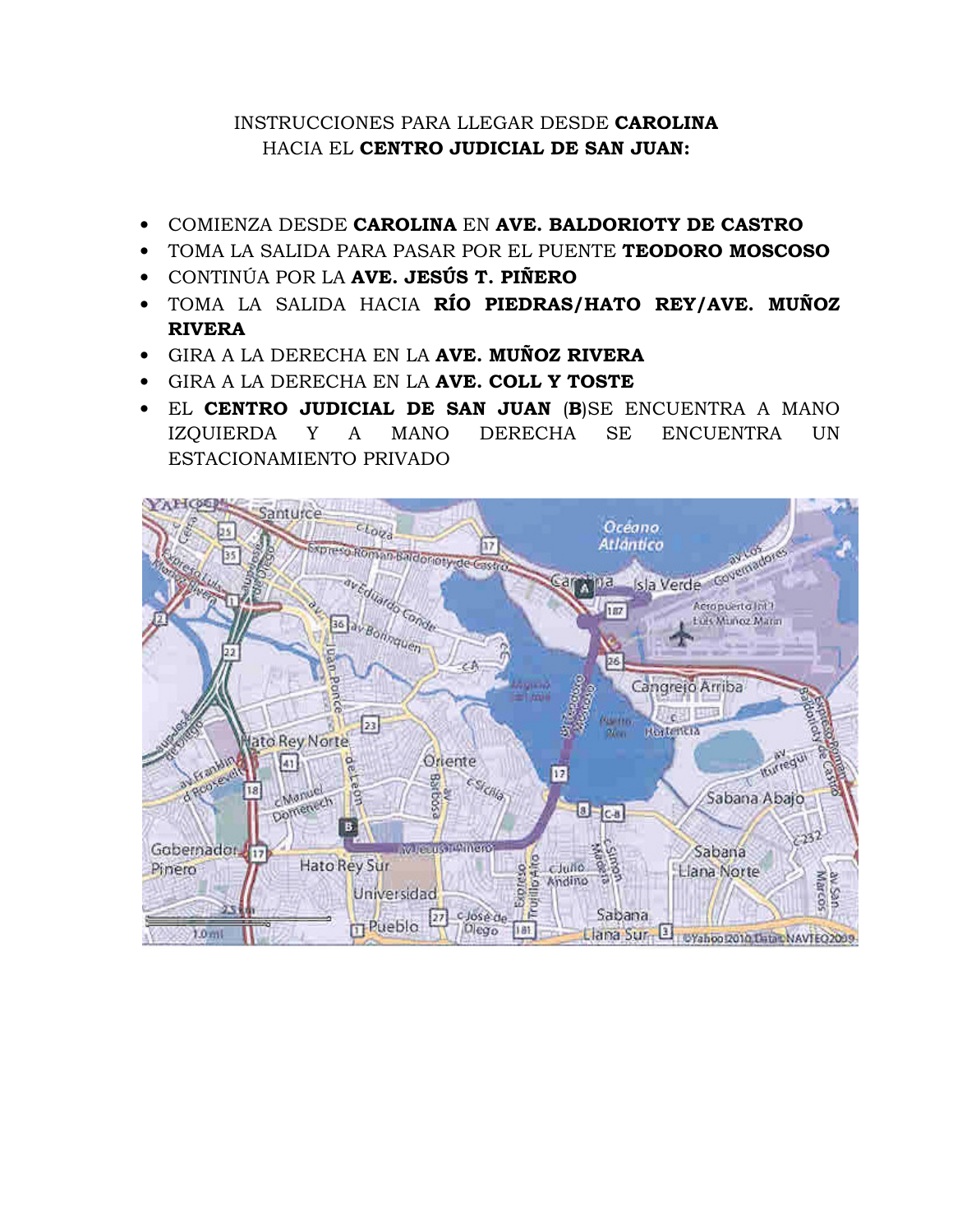## INSTRUCCIONES PARA LLEGAR DESDE ARECIBO HASTA EL CENTRO JUDICIAL DE SAN JUAN:

- COMIENZA DESDE ARECIBO EN LA PR-22 HACIA SAN JUAN/BAYAMÓN/MANATÍ (PEAJE)
- TOMA LA SALIDA HACIA RÍO PIEDRAS/CUPEY/CAGUAS PARA IR A LA PR-18 S
- TOMA LA SALIDA 5B CAROLINA/TRUJILLO ALTO/RÍO PIEDRAS PARA IR A LA AVE. JESÚS T. PIÑERO
- TOMA LA SALIDA HACIA HATO REY/RÍO PIEDRAS CENTRO
- GIRA A LA IZQUIERDA EN LA **AVE. MUÑOZ RIVERA**
- GIRA A LA DERECHA EN LA AVE. COLL Y TOSTE
- EL CENTRO JUDICIAL DE SAN JUAN (**B**)SE ENCUENTRA A MANO IZQUIERDA Y A MANO DERECHA SE ENCUENTRA UN ESTACIONAMIENTO PRIVADO